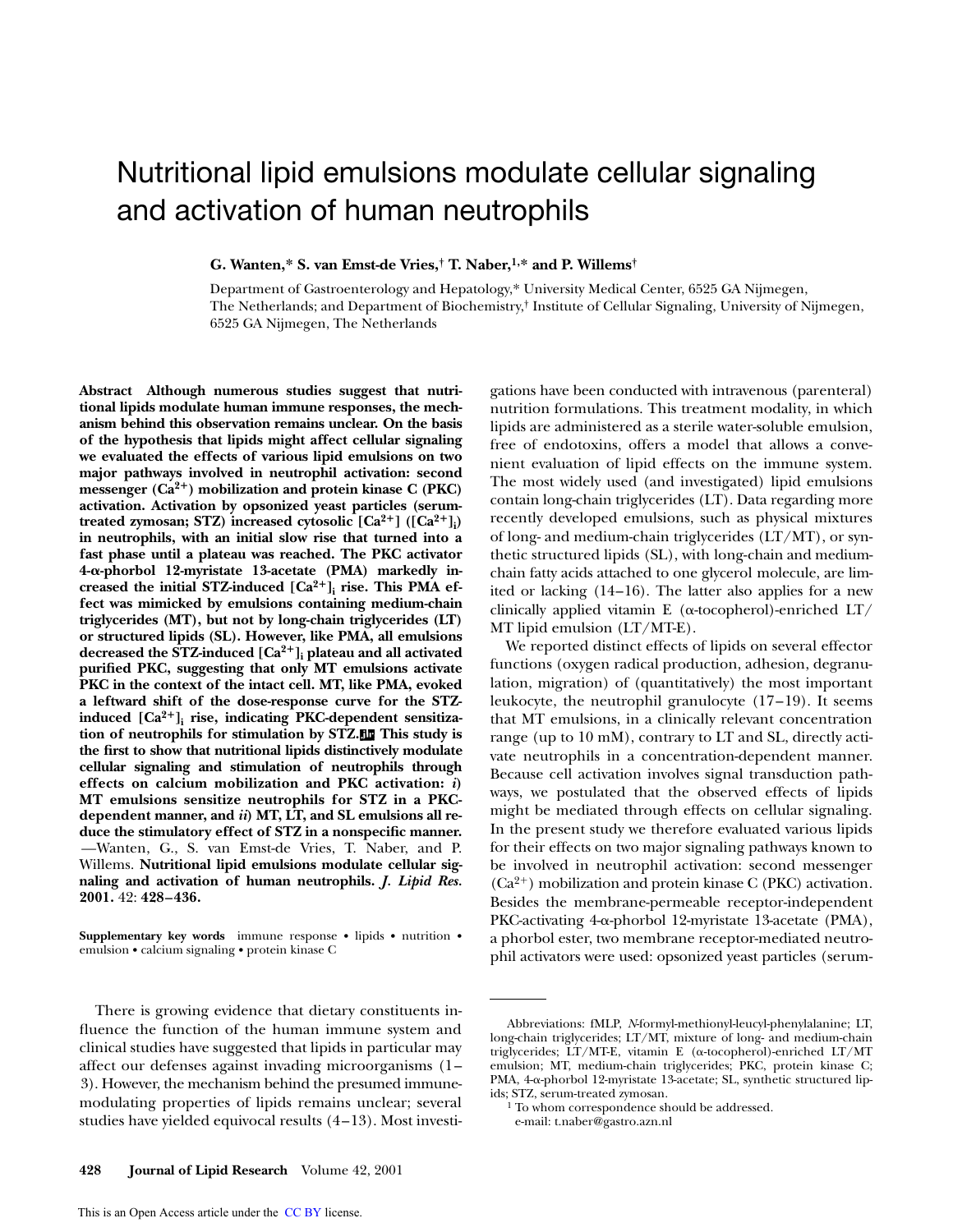treated zymosan; STZ) as a model for opsonized pathogens and the chemotactic peptide *N*-formyl-methionylleucyl-phenylalanine (fMLP) as a soluble stimulus.

#### MATERIALS AND METHODS

Blood samples were drawn from healthy volunteers and processed as described. Serum triglyceride content of these samples was always in the normal range (0.55 –1.56 mM), as determined colorimetrically on a Hitachi (Tokyo, Japan) 747 analyzer. The study was approved by the Human Ethics Committee of the University Medical Center Nijmegen, the Netherlands, and subjects gave their informed consent.

#### **Materials**

Myelin basic protein (MBP), aprotinin, leupeptin, trypsin inhibitor, fMLP, and PMA were purchased from Sigma (St. Louis, MO). Staurosporine and calpain inhibitor were obtained from Boehringer (Mannheim, Gemany); phenylmethylsulfonyl fluoride (PMSF) was from Serva (Heidelberg, Germany); [ $\gamma$ -<sup>32</sup>P]ATP (specific activity, 3,000 Ci/mmol) was from Amersham (Buckinghamshire, UK); U73122 and U73343 were from Upjohn (Kalamazoo, MI); phosphatidylserine (PS) was from Lipid Products (Nutfield Nurseries, Surrey, UK); PMA was from LC Services (Woburn, MA); human serum albumin (HSA) was from Behring (Westwood, MA); and Fura-2/AM from Molecular Probes (Eugene, OR). All other chemicals were of analytical grade. PMA was stored as a  $10^{-3}$  M stock in fMLP (DMSO) at  $-20^{\circ}$ C. STZ was prepared as described (20). fMLP was stored as a  $10^{-3}$  M stock in DMSO at  $-20^{\circ}$ C. Hanks' buffered saline solution (HBSS) was from Life Technologies (Paisley, Scotland). Phosphate-buffered saline (PBS) contained 163.9 mM Na<sup>+</sup>, 140.3 mM Cl<sup>-</sup>, 10.9 mM  $HPO<sub>4</sub><sup>2</sup>$ , and 1.8 mM  $H<sub>2</sub>PO<sub>4</sub><sup>-</sup>$  (pH 7.4). Isotonic lysis solution contained 155 mM NH<sub>4</sub>Cl, 10 mM KHCO<sub>3</sub>, and 0.1 mM ethylenediaminetetraacetic acid (EDTA) (pH 7.4). Incubation medium contained HBSS supplemented with 0.5% (w/v) HSA. Percoll ( $\rho$  1.129 g/ml at 20°C) was from Pharmacia Biotech (Uppsala, Sweden). LT emulsion (Intralipid; 20%, w/v) was from Pharmacia & Upjohn (Stockholm, Sweden). LT/MT and  $\alpha$ -tocopherol-enriched (170  $\pm$  40 mg/l) LT/MT emulsions (Lipofundin; 20%, w/v) were from B. Braun Melsungen (Melsungen, Germany). SL emulsion was from Pharmacia & Upjohn Parenterals (Stockholm, Sweden). A pure 20% MT (w/v) emulsion was provided by Pharmacia & Upjohn (Clayton, NC). For lipid emulsion characteristics see **Table 1**. Blood samples were collected in 10-ml Monoject tubes (Sherwood Medical, Ballymoney, N. Ireland) with 143 USP units of lithium heparin.

#### **Cell isolation**

Neutrophils were purified from blood anticoagulated with lithium heparin (21). The blood, diluted 1:1 with PBS with 0.4% (w/v) trisodium citrate (pH 7.4), was placed on Percoll ( $\rho$  1.076  $g/ml$ ) and centrifuged (700 *g*, 18 min, 25<sup>o</sup>C). The pellet was suspended in ice-cold lysis solution for 10 min. After centrifugation (5 min, 400 *g*, 4°C), the remaining erythrocytes were lysed in fresh lysis solution for another 5 min. The cells were then washed and resuspended in medium to a final concentration of  $2 \times 10^6$  cells/ml and kept at room temperature. Cytospin preparations were  $>97\%$  pure and  $>99\%$  viable as determined by May-Grünwald/Giemsa and trypan blue staining.

#### **Fluorescence measurements in suspensions of human neutrophils**

Neutrophils (2  $\times$  10<sup>6</sup> cells/ml) were loaded with 5  $\mu$ M Fura- $2/AM$  for 30 min at 37°C. Excess Fura- $2/AM$  was removed by washing the cells twice with HBSS-0.5%  $(w/v)$  HSA. Next, neutrophils were transferred to a cuvette placed in a Shimadzu (Kyoto, Japan) RF-5301 spectrofluorophotometer equipped with a magnetic stirrer and a thermostatted cuvette holder. The fluorescence emission ratio at 490 nm was monitored as a measure for the average cytosolic free  $Ca^{2+}$  concentration  $([Ca^{2+}]_i)$  after excitation at 340 and 380 nm.

| LT                                | $LT/MT-E$                          | SL                                 | MT             |
|-----------------------------------|------------------------------------|------------------------------------|----------------|
| 200                               | 100                                | $\Omega$                           | $\overline{0}$ |
| $\overline{0}$                    | 100                                | $\overline{0}$                     | 200            |
|                                   |                                    |                                    |                |
|                                   | 0.5                                | 0.1                                | $\leq 2\%$     |
|                                   | 28.5                               | 23.4                               | $50 - 63%$     |
|                                   | 20                                 | 10.4                               | $36 - 47%$     |
|                                   | 1                                  | 0.2                                | $\leq 2\%$     |
| 9                                 | 6.5                                | 7.5                                |                |
| 5                                 | $\overline{2}$                     | 3.2                                |                |
| 25                                | 11                                 | 16.2                               |                |
| 55                                | 26                                 | 33.3                               |                |
| 8                                 | $\overline{4}$                     | 4.2                                |                |
| 1                                 | 0.5                                |                                    |                |
| $\Omega$                          | $\theta$                           | 200                                | $\theta$       |
| 865                               | 634                                | 683                                | 505            |
| 12                                | 12                                 | 12                                 | 12             |
| 22.5                              | 25                                 | 22.5                               | 20             |
|                                   |                                    |                                    |                |
| $8.8^a 16.9^b$                    | $50^a$ (200) $21.8^b$              | NIA <sup>a</sup>                   | $NA^a$         |
| NIA <sup>a</sup> 4.3 <sup>b</sup> | NIA <sup>a</sup> NIA <sup>b</sup>  | NIA <sup>a</sup>                   | $NA^a$         |
| $43.1^a$ 119.8 <sup>b</sup>       |                                    | NIA <sup>a</sup>                   | $NA^a$         |
| $84.4^a$ 44.3 <sup>b</sup>        | NIA <sup>a</sup> 27.9 <sup>b</sup> | NIA <sup>a</sup>                   | $NA^a$         |
| 8.0                               | 8.0                                | $6.5 - 8.5$                        | 8.0            |
|                                   |                                    | NIA <sup>a</sup> 53.9 <sup>b</sup> |                |

TABLE 1. Composition and characteristics of lipid emulsions

Composition and characteristics are according to *<sup>a</sup>* manufacturer or *<sup>b</sup>* literature (33).

*Abbreviations:* NA, none added; NIA, no information available.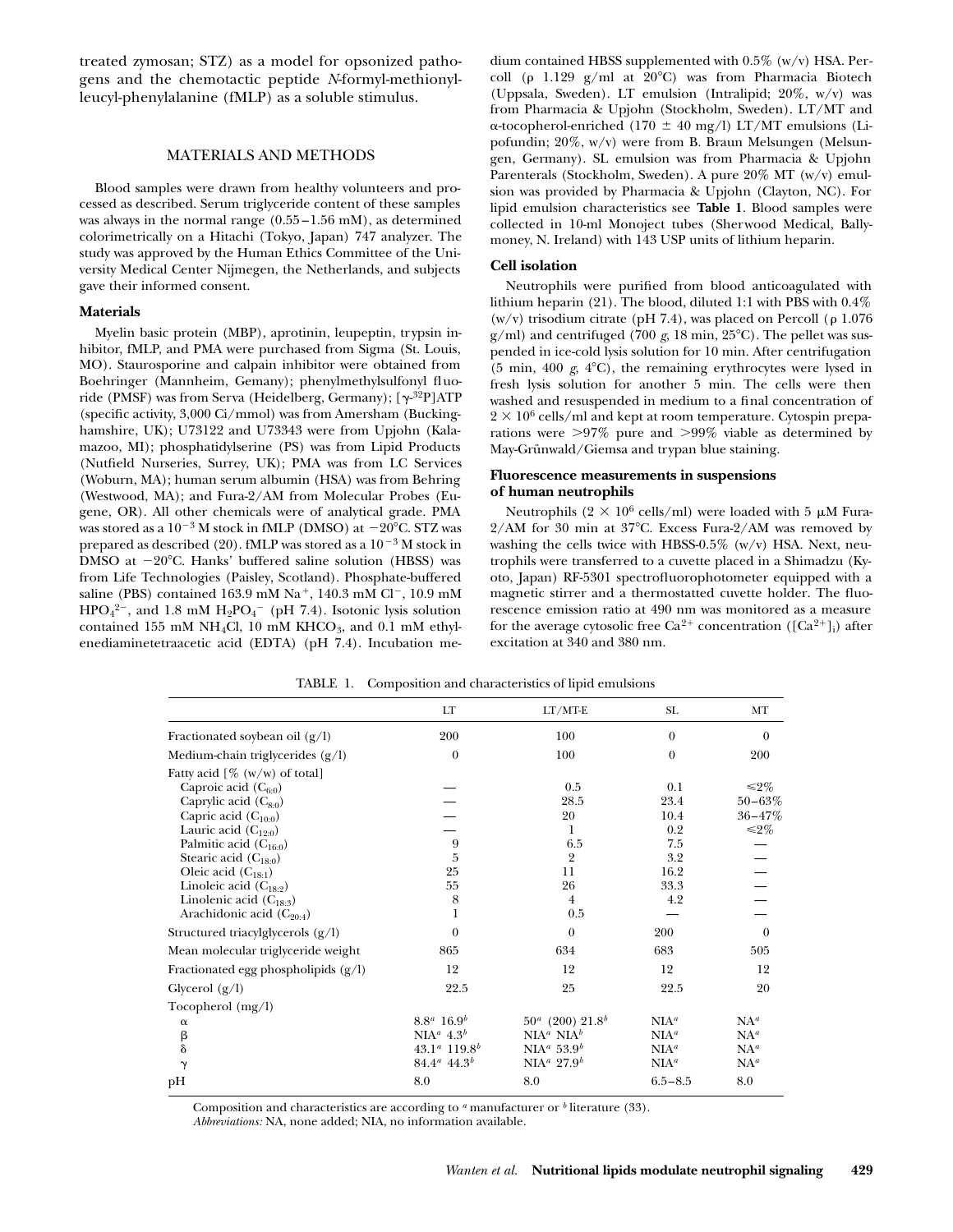#### **PKC activity measurements**

PKC activity was determined as described previously (22). The reaction mixture (200  $\mu$ l) contained 20 mM *N*-2-hydroxyethylpiperazine-*N'*-2-ethanesulfonic acid (pH 7.1), 0.1 mM PMSF, 2  $\mu$ M leupeptin, aprotinin (0.05  $\mu$ g/ml), 0.1  $\mu$ M calpain inhibitor, trypsin inhibitor (0.02 mg/ml), 0.5 mM dithiothreitol, 10 mM  $\text{MgCl}_2$ , 50  $\mu$ M [ $\gamma$ <sup>-32</sup>P]ATP (specific activity, 0.05 Ci/ mmol), 50  $\mu$ g/ml MBP, 1 mM ethylene glycol-bis( $\beta$ -aminoethyl ether)- $N$ , $N$ , $N'$ , $N'$ -tetraacetic acid, 0.2 mM EDTA, and 1.39 mM CaCl<sub>2</sub> (approximately 300  $\mu$ M free Ca<sup>2+</sup>). Where indicated, the reaction mixture contained in addition PS (100  $\mu$ g/ml) and/ or PMA (50 nM) and/or lipid emulsion (2.5 mM). The reaction mixture was preincubated for 2 min at  $30^{\circ}$ C and the reaction was started by addition of  $20 \mu l$  of enzyme solution. The enzyme solution consisted of a cytosolic fraction of Chinese hamster ovary (CHO) cells transiently overexpressing PKCa. After 30 min, the reaction was stopped by addition of 5 ml of ice-cold 5% (w/v) trichloroacetic acid-0.1 M  $H_3PO_4$  and the acid-precipitable material was collected on a Schleicher & Schuell (Keene, NH) AE-95 membrane filter (pore size 0.8  $\mu$ m). The filters were washed three times with 5 ml of ice-cold  $5\%$  (w/v) trichloroactic acid-0.1 M H<sub>3</sub>PO<sub>4</sub>, added to 4 ml of Opti-fluor (Packard, Meriden, CT), and counted by liquid scintillation analysis. In each experiment, the level of MBP phosphorylation obtained with  $Ca^{2+}$ , PS, and PMA was set at 100%, to which all other values were related.





**Fig. 1.** Effects of staurosporine, PMA, and U73122 on the STZand fMLP-induced increases in  $[Ca^{2+}]$ <sub>i</sub> in a suspension of human neutrophils. Human neutrophils, loaded with the fluorescent Ca<sup>2+</sup> indicator Fura-2, were transferred to a cuvette placed in a Shimadzu RF-5301 spectrofluorophotometer equipped with a magnetic stirrer and a thermostatted (37°C) cuvette holder. Cells were preincubated with PMA (0.1  $\mu$ M; A, B, and E), staurosporine (1  $\mu$ M; B and E), U73122 (1  $\mu$ M; C and D), or U73343 (1  $\mu$ M; C and D) for 3 min. After 3 min, STZ (at the concentrations indicated; A – C) and fMLP (1 nM; D and E) were added on top of the aforementioned drugs. The fluorescence emission ratio at 490 nm was monitored as a measure of the average cytosolic free  ${\rm Ca^{2+}}$  concentration  $([Ca<sup>2+</sup>]$ <sub>i</sub>) after excitation at 340 and 380 nm.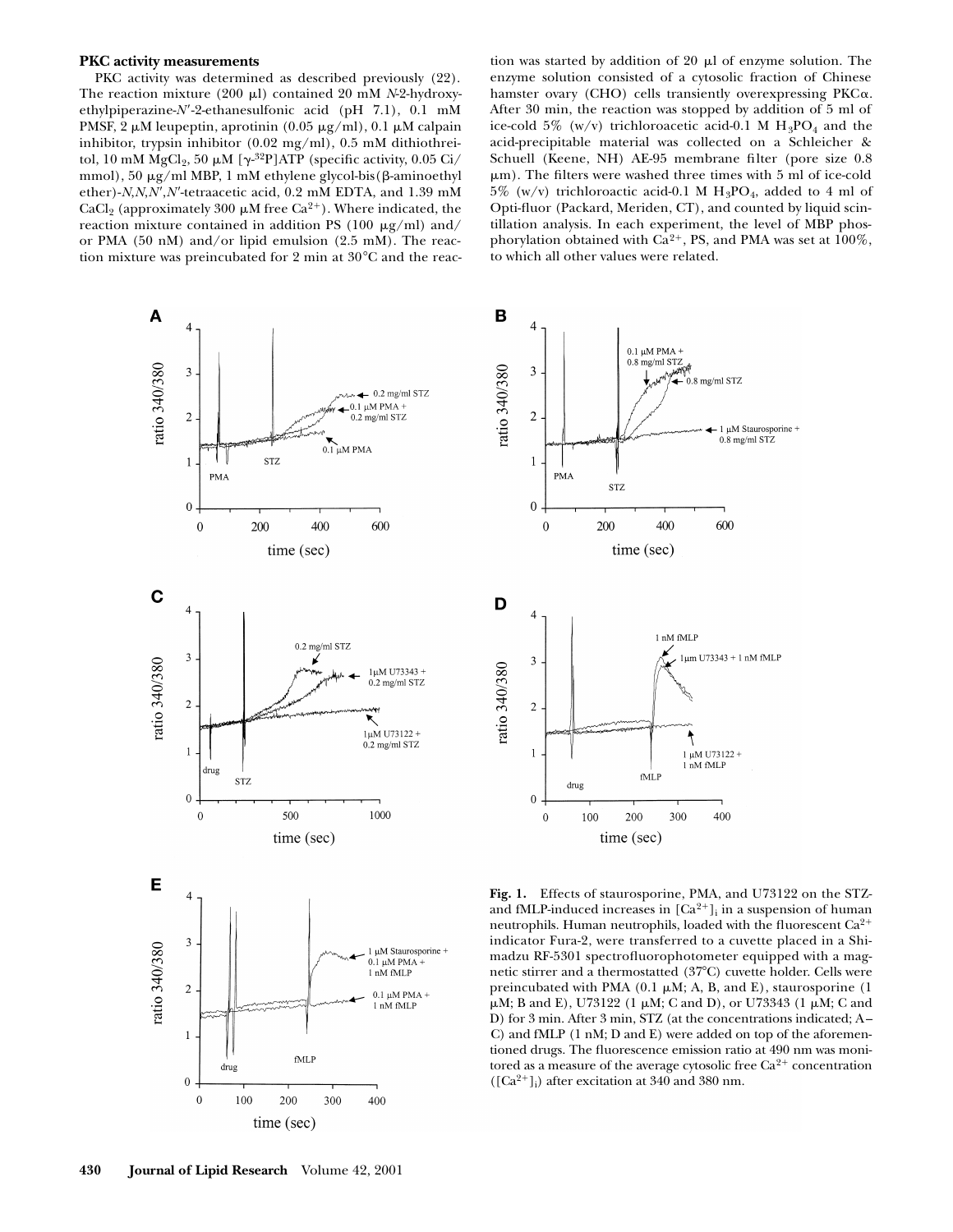#### **Statistical analysis**

In all experiments, the data are expressed as means  $\pm$  SEM. Overall statistical significance was determined by analysis of variance. In the case of significance  $(P < 0.05)$  individual groups were compared by contrast analysis according to Scheffé. *P* values of less than 0.05 were considered significant.

#### RESULTS

## **Effects of staurosporine, PMA, and U73122 on the STZ- and fMLP-induced increases in**  $[Ca^{2+}]$ **in a neutrophil suspension**

STZ induced a typical biphasic increase in the fluorescence emission ratio in a suspension of Fura-2-loaded neutrophils (**Fig. 1A–C**). This increase, which reflects the increase in average cytosolic free  $Ca^{2+}$  concentration  $([Ca<sup>2+</sup>]$ <sub>i</sub>), consisted of a first (slow) phase that gradually turned into a second (fast) phase until a plateau  $\lceil Ca^{2+} \rceil$ was reached that was maintained for prolonged periods of time. Increasing the STZ concentration from 0.2 to 0.8 mg/ml markedly increased both the initial rate of  $[Ca^{2+}]$ <sub>i</sub> rise and the final plateau  $\lbrack Ca^{2+}\rbrack _i$  without changing, however, the biphasic nature of the STZ response.

The tracings depicted in Fig. 1A and B show that pretreatment with the PKC activator PMA  $(0.1 \mu M)$  markedly potentiated the first (slow) phase of the STZ-induced  $[Ca^{2+}]$ <sub>i</sub> rise, while abolishing, however, the second (fast) phase of this response. In addition, PMA significantly lowered the plateau  $\left[{\rm Ca^{2+}}\right]_{\rm i}$  obtained with the lower  $\left(0.2\ {\rm mg}/\right)$ ml), but not the higher (0.8 mg/ml), STZ concentration. PMA alone did not change the fluorescence emission ratio, indicating that activation of PKC in itself had no effect on  $[Ca^{2+}]$ <sub>i</sub> (Fig. 1A). Conversely, the potent inhibitor of protein kinase activity, staurosporine  $(1 \mu M)$ , abolished the STZ-induced increase in  $[Ca^{2+}]_i$  (Fig. 1B).

Pretreatment with the phospholipase C inhibitor U73122 (1  $\mu$ M) abolished the STZ-induced increase in [ $Ca^{2+}$ ]<sub>i</sub> (Fig. 1C). In contrast, U73343 (1  $\mu$ M), which is an

inactive analog of U73122, did not prevent STZ-induced  $Ca^{2+}$  mobilization. However, it should be noted that U73343 decreased the rate of  $[Ca^{2+}]$ <sub>i</sub> rise both during the first (slow) phase and the second (fast) phase of the STZ response.

Figure 1D shows that the peptide hormone fMLP (1 nM) evoked an immediate and rapid increase in  $[Ca^{2+}]_i$ . The effect of fMLP was transient by nature in that  $[Ca^{2+}]_i$ , after having reached its peak, more gradually returned to lower levels. In addition, Fig. 1D shows that the fMLP-induced increase in  $\left[Ca^{2+}\right]_{i,av}$  was abolished by U73122 (1  $\mu$ M). In contrast, U73343 (1  $\mu$ M) did not interfere with the fMLPinduced  $[Ca^{2+}]$ <sub>i</sub> response. Pretreatment with PMA (0.1)  $\mu$ M) abolished the fMLP-induced increase in  $\left[Ca^{2+}\right]$ <sub>i</sub> (Fig. 1E). This inhibitory action of PMA was completely reversed by staurosporine  $(1 \mu M)$ . Importantly, none of the effects of PMA was observed after pretreatment of the neutrophils with the inactive phorbol ester, PMA (data not shown).

## **Effects of various lipid emulsions on the STZ**and fMLP-induced increases in  $[Ca^{2+}]$ **in a neutrophil suspension**

**Figure 2A** shows that LT/MT (2.5 mM) completely mimicked the effects of PMA in that it increased the first (slow) phase, abolished the second (fast) phase, and lowered the sustained plateau of the increase in  $\lbrack Ca^{2+}\rbrack _i$  in response to a suboptimal concentration of STZ (0.2 mg/ ml). Conversely, LT (2.5 mM) did not affect the biphasic response to STZ with the understanding, however, that it lowered the plateau  $\lbrack Ca^{2+}\rbrack _i$  (Fig. 2B).

The effects of LT/MT were also observed with LT/MT enriched with  $\alpha$ -tocopherol (LT/MT-E) and MT (all 2.5 mM). But, whereas PMA  $(0.1 \mu M)$  evoked a 5-fold increase in the initial rate of the STZ-induced increase in  $[Ca^{2+}]$ <sub>i</sub>, LT/MT, LT/MT-E, and MT increased this initial rate only by a factor of 2 to 3 (**Fig. 3A**). Similar to LT/MT and LT (see Fig. 2), all other lipid emulsions significantly



**Fig. 2.** Effects of the nutritional lipid emulsions  $LT/MT$  and  $LT$  on the STZ-induced increase in  $[Ca^{2+}]_i$  in a suspension of human neutrophils. Fura-2-loaded neutrophils were preincubated with either LT/MT (2.5 mM; A) or LT (2.5 mM; B) for 3 min and subsequently stimulated with STZ (0.2 mg/ml). Details on  $[Ca^{2+}]$ <sub>i</sub> measurement are given in the legend to Fig. 1.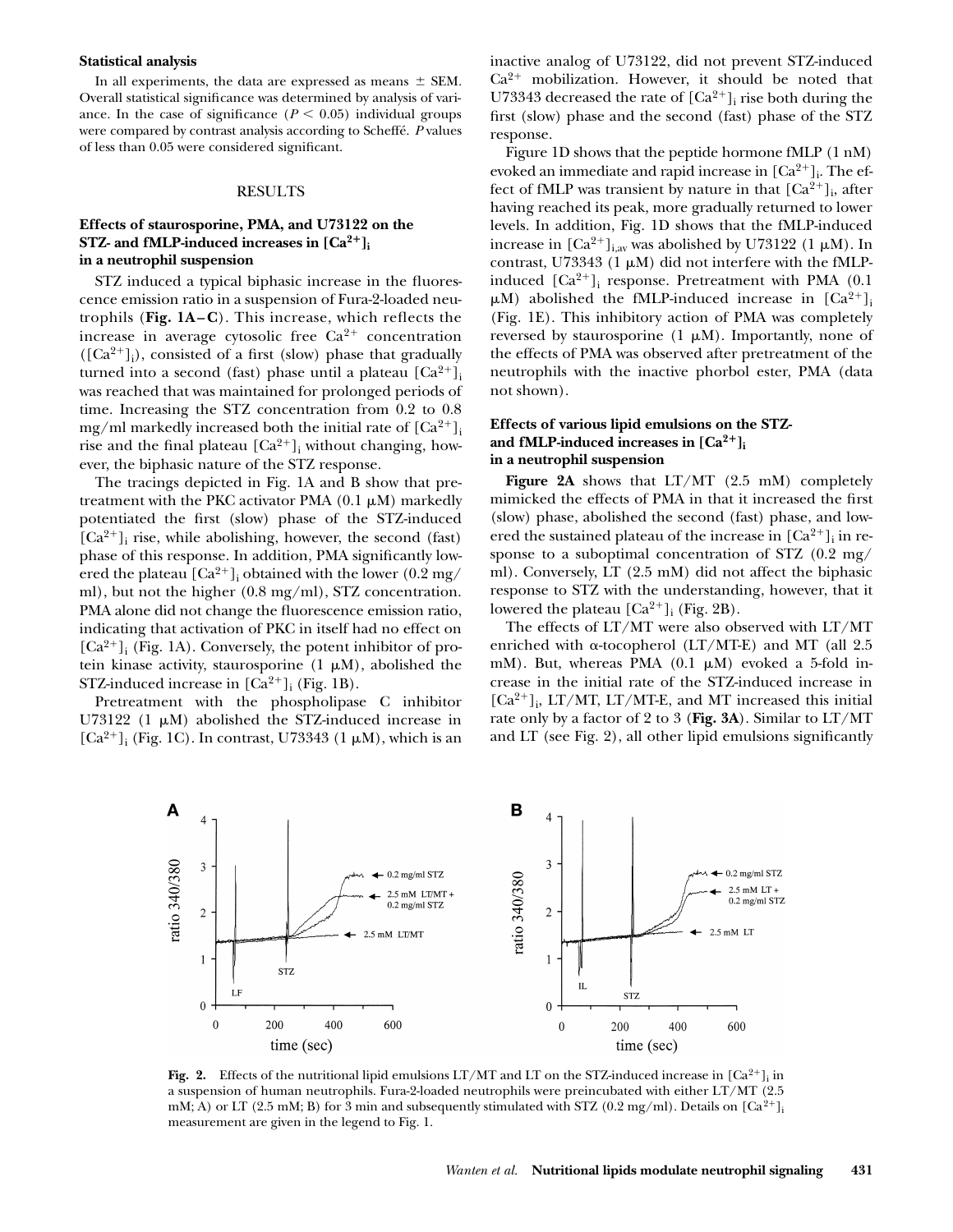

**Fig. 3.** Effects of PMA and the various lipid emulsions on the initial rate of  $[Ca^{2+}]_i$  rise and the  $[Ca^{2+}]_i$  plateau after stimulation with STZ. Fura-2-loaded neutrophils were preincubated with either PMA (0.1  $\mu$ M) or a 2.5 mM concentration of the indicated lipid emulsion for 3 min. Thereafter, the cells were stimulated with STZ (0.2 mg/ml) and the increase in  $[Ca^{2+}]_i$  was monitored as described in the legend to Fig. 1. A: The initial rate of [Ca<sup>2+</sup>]<sub>i</sub> rise obtained with PMA-treated cells is set at 100%, to which all other values are related. B: The value for the  $\rm [Ca^{2+}]_{i}$  plateau obtained with PMA-treated cells is set at  $100\%$ , to which all other values are related. The data represent means + SEM of at least three measurements. \* Significantly different from STZ alone  $(P < 0.05)$ ; # significantly different from PMA + STZ  $(P < 0.05)$ ; & significantly different from both LT + STZ and SL + STZ ( $P < 0.05$ ).

lowered the STZ-induced  $[Ca^{2+}]_i$  plateau (Fig. 3B). Importantly, none of the lipid emulsions alone had an effect on  $[Ca^{2+}]_i$  (see also Fig. 2).

The potentiating effect of  $LT/MT$  on the first (slow) phase of the STZ-induced increase in  $[Ca^{2+}]$ <sub>i</sub> was dose dependent and a more than 3-fold increase was obtained with a lipid concentration of 5 mM (**Fig. 4**). Unfortunately, lipid concentrations beyond 5 mM caused technical problems, making it impossible to assess whether LT/MT was as efficacious as PMA. Figure 4 also shows that even at a maximal concentration of 5 mM, LT did not affect the STZ-induced increase in  $[Ca^{2+}]_i$ .

The rate at which  $[Ca^{2+}]_i$  increased during the first (slow) phase of the STZ-induced increase in  $[Ca^{2+}]$ <sub>i</sub> clearly depended on the STZ concentration (**Fig. 5A**). At concentrations below 0.13 mg/ml, STZ did not affect  $\lbrack Ca^{2+}\rbrack _i$ , while the maximal effect on the initial rate of  $[Ca^{2+}]_i$  increase was obtained at a concentration of 0.6 mg/ml. Both PMA (0.1  $\mu$ M) and LT/MT (2.5 mM) sensitized the human neutrophils for stimulation by STZ as indicated by a shift to the left of the dose-response curve for the effect of STZ on the initial rate of  $\left[Ca^{2+}\right]_i$  increase. Moreover, both PMA and LT/ MT potentiated the initial rate of  $\left[{\rm Ca^{2+}}\right]_i$  increase at all STZ concentrations tested, thereby abolishing the second (fast) phase (see Figs. 1A and 2A). Figure 5B shows also that the  $[Ca^{2+}]$ <sub>i</sub> plateau depended on the STZ concentration and that a maximum was reached at 0.4 mg/ml. Both PMA and LT/MT lowered the STZ-induced plateau with the understanding, however, that the inhibitory effect of PMA, unlike that of LT/MT, was reversed at higher STZ concentrations.

The peak increase in  $[Ca^{2+}]_i$  obtained with fMLP was a function of the fMLP concentration (**Fig. 6**). The peptide hormone did not affect  $\left[Ca^{2+}\right]_i$  at concentrations at or below 0.1 nM, whereas its maximum effect was observed at a concentration of 0.1  $\mu$ M. PMA (0.1  $\mu$ M) desensitized



**Fig. 4.** Dose dependence of the effects of LT/MT and LT emulsions on the initial rate of  $[Ca^{2+}]$ <sub>i</sub> rise in response to STZ stimulation. Fura-2-loaded cells were preincubated in the presence of either 2.5 mM LT/MT or 2.5 mM LT for 3 min and subsequently stimulated with STZ (0.2 mg/ml). The initial rate of  $[Ca^{2+}]$ <sub>i</sub> rise after stimulation with STZ was monitored as described in the legend to Fig. 1, and is expressed as a percentage of the value obtained with cells preincubated with PMA  $(0.1 \mu M)$ . The figure represents a single experiment.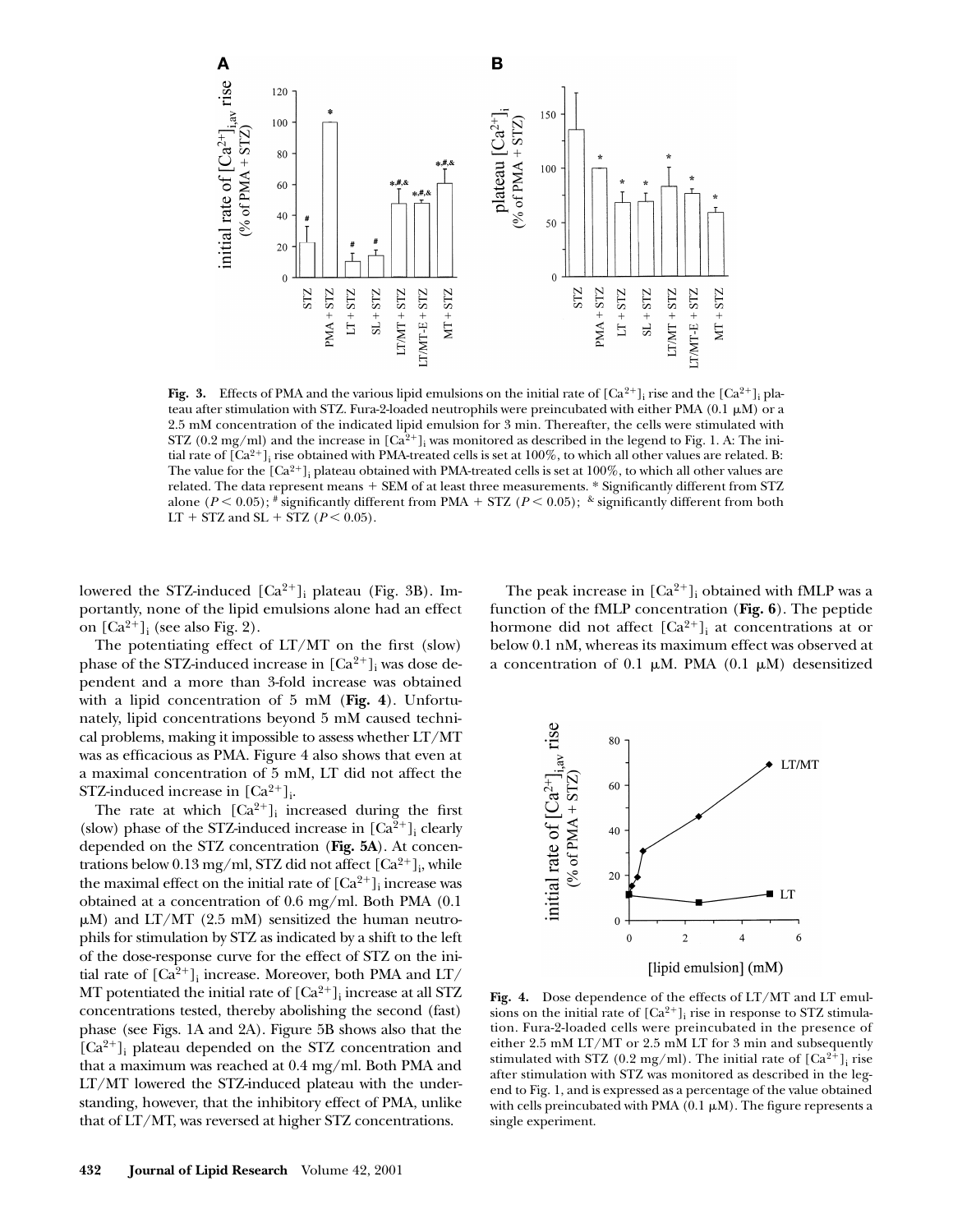

**Fig. 5.** Effects of PMA and LT/MT on the dose-response curve for the STZ-induced initial rate of  $[Ca^{2+}]$ <sub>i</sub> rise in human neutrophils. Fura-2-loaded neutrophils, preincubated with either PMA (0.1  $\mu$ M) or LT/MT (2.5 mM) for 3 min, were stimulated with the indicated concentration of STZ. The increase in  $[Ca^{2+}]$ <sub>i</sub> was monitored as described in the legend to Fig. 1. A: The initial rate of  $[Ca^{2+}]$ <sub>i</sub> rise obtained with PMA-treated cells is set at 100%, to which all other values are related. B: The value for the  $[Ca^{2+}]$ <sub>i</sub> plateau obtained with PMA-treated cells is set at 100%, to which all other values are related. Where indicated by error bars, the data represent means  $\pm$  SEM of at least three measurements.  $*$  Significantly different from STZ alone ( $P < 0.05$ );  $*$  significantly different from  $LT/MT + STZ (P < 0.05)$ .

the neutrophils for fMLP, as was indicated by a shift to the right of the dose-response curve for the fMLP-induced peak increase in  $\left[{\rm Ca^{2+}}\right]_{\rm i}$ . Moreover, PMA halved the maximal effect of fMLP.

LT/MT markedly lowered the maximal effect of fMLP on the peak increase in  $[Ca^{2+}]$ <sub>i</sub> without causing, however, a significant shift to the right of the dose-response curve for the effect of the hormone. Unexpectedly, the same result was obtained with LT. This latter finding urged us to investigate the involvement of PKC. Pretreatment of the cells with the PKC inhibitor staurosporine  $(0.1 \mu M)$  abolished the inhibitory effect of PMA, while only slightly reducing the inhibitory effect of LT/MT (Fig. 6, open symbols). The inhibitor did not interfere with the inhibitory action



## log [fMLP] (M)

**Fig. 6.** Effects of PMA, LT/MT, and LT on the dose-response curve for the fMLP-induced peak increase in  $[Ca^{2+}]_i$  in human neutrophils. Neutrophils loaded with Fura-2 were preincubated in the presence of PMA  $(0.1 \mu M)$ , LT/MT  $(2.5 \text{ mM})$ , or LT  $(2.5 \text{ mM})$ and in the absence (closed symbols) or presence (open symbols) of staurosporine (1  $\mu$ M) for 3 min, after which the cells were stimulated with the indicated concentration of fMLP.  $\left[{\rm Ca^{2+}}\right]_{{\rm i}}$  was monitored as described in the legend to Fig. 1. The peak increase in  $[Ca^{2+}]$ <sub>i</sub> obtained with 1  $\mu$ M fMLP is set at 100%, to which all other values are related. Where indicated by error bars, the data represent means  $+$  SEM of at least three measurements.  $*$  Significantly different from fMLP alone ( $P$  < 0.05);  $*$  significantly different from LT + fMLP ( $P < 0.05$ );  $\&$  significantly different from LT/MT + fMLP  $(P < 0.05)$ .

of LT. These findings indicate that the primary effect of lipid emulsions on fMLP-induced  $Ca^{2+}$  mobilization occurs in a PKC-independent manner.

# **Effect of PMA and various lipid emulsions on the PKC activity in a cytosolic extract**

**Figure 7** shows that optimal PKC activity in a cytosolic extract was obtained in the presence of  $Ca^{2+}$ , PS, and PMA (Fig. 7). In the presence of  $Ca^{2+}$  alone, MBP phosphorylation was only 7% of maximal and addition of PMA increased the level of MBP phosphorylation by a factor of 2. None of the lipid emulsions changed the phosphorylation level obtained with  $Ca^{2+}$  alone or with  $Ca^{2+}$  and PMA. Addition of PS increased the level of MBP phosphorylation to approximately 70% of maximal and a further increase to 100% was achieved when in addition PMA was added to the reaction mixture. This latter effect of PMA was mimicked by all lipid emulsions (2.5 mM) tested, with the understanding that the increase obtained with lipid emulsion was even higher than that obtained with PMA. The combination of PMA and lipid emulsion did not further increase the level of MBP phosphorylation. Importantly, these findings indicate that all lipid emulsions mimic the PMA effect and not the PS effect.

#### DISCUSSION

Clinical studies suggest that the administration of lipids in parenteral nutrition regimens may cause phagocyte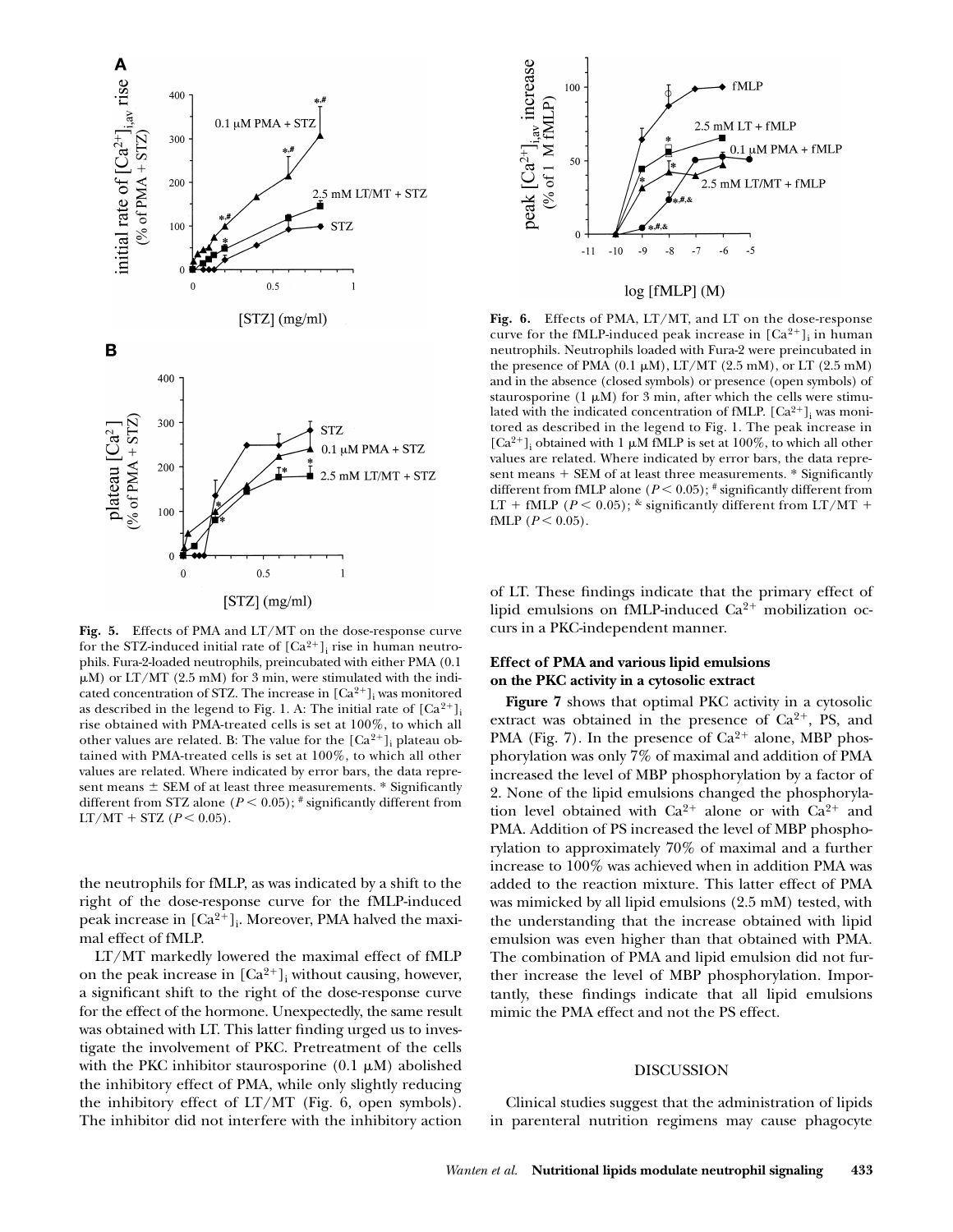

**Fig. 7.** Effect of the various nutritional lipid emulsions on PKC activity. A cytosolic fraction of CHO cells transiently overexpressing PKC $\alpha$  was used to assess the effects of the various lipid emulsions on PKC activity. PKC activity was measured at an ambient free  $Ca^{2+}$  concentration of  $0.3 \text{ mM}$  and a temperature of  $37^{\circ}$ C and is defined as the PMA- and PS-dependent increase in MBP phosphorylation. In each experiment, the level of MBP phosphorylation obtained with PMA (50 nM) and PS (100  $\mu$ g/ml) is set at 100%, to which all other values are related. Where indicated, lipid emulsions were added at a concentration of 2.5 mM. Measurements were performed in the presence of either Ca<sup>2+</sup> (open bars) or Ca<sup>2+</sup> and PS (closed bars). The data represent means + SEM of three measurements. \* Significantly different from Ca<sup>2+</sup> or Ca<sup>2+</sup> + corresponding lipid emulsion alone ( $P$  < 0.05); <sup>#</sup> significantly different from Ca<sup>2+</sup> + PMA or Ca<sup>2+</sup> + corresponding lipid emulsion ( $P < 0.05$ );  $\kappa$  significantly different from Ca<sup>2+</sup> + PMA + corresponding lipid emulsion ( $P$  < 0.05);  $\frac{1}{2}$  significantly different from Ca<sup>2+</sup> + PS ( $P < 0.05$ ).

dysfunction, resulting in infectious complications such as bacteremia, pneumonia, and wound abscesses (1, 3). The present study provides evidence that nutritional lipid emulsions influence responses of the human immune system by modulation of cellular signal transduction, as represented by second-messenger  $(Ca^{2+})$  mobilization and PKC activation. Importantly, the nature of the response seems to depend on the structure of the lipid that is administered. Emulsions containing medium-chain triglycerides are capable of activating PKC in neutrophil granulocytes and this activation sensitizes the neutrophils for stimulation by opsonized particles (STZ). This conclusion is based on the observation that MT, in contrast to LT and SL, mimicked the stimulatory effect of the PKC-activator PMA on the initial (slow) rate of the STZ-induced increase in  $[Ca^{2+}]$ <sub>i</sub>, thereby shifting the dose-response curve for the effect of STZ to the left. Importantly, these effects were observed at a clinically relevant triglyceride concentration of 2.5 mM. Because staurosporine was found to abolish the STZ-induced increase in  $\left[Ca^{2+}\right]_{i,av}$  it could not be used to provide additional evidence of the involvement of PKC in the mechanism of action of the MT-containing emulsions. However, at this point it should be noted that staurosporine is not a specific PKC inhibitor and may inhibit other types of kinases as well.

In agreement with the idea that MT-containing emul-

sions affect STZ-induced  $Ca^{2+}$  mobilization through PKC, these emulsions were found to activate partially purified PKC in a PMA-like fashion. Intriguingly, however, the LT and SL emulsions also displayed this activity. The finding that the latter emulsions did not mimic the effect of PMA on the STZ-induced  $[Ca^{2+}]_i$  rise then suggests that they do not activate PKC in the context of the intact cell.

In cell physiological terms, the experimental data obtained with the PKC activator PMA unveil an interesting and new priming mechanism involving PKC. PKC activation sensitizes the neutrophil to phagocytosis and killing of opsonized pathogens (represented by STZ particles) and, in the mean time, desensitizes the neutrophil from being distracted from this activity by chemoattractants such as the chemotactic peptide fMLP. As far as the nutritional lipid emulsions are concerned, those that contain MT mimic the PKC-mediated sensitizing effect of PMA, whereas all lipid emulsions decrease the maximal effect of STZ and fMLP in a PKC-independent manner. The importance of these lipid effects is evident, regarding the immune-compromised state of the patient category receiving parenteral nutrition and their increased susceptibility to infectious complications.

The present finding that only the MT-containing emulsions mimic the effects of the PKC activator, PMA, on the initial phase of the STZ-induced  $[Ca^{2+}]$ <sub>i</sub> rise is in agreement with previous studies, in which we demonstrated that MT-containing emulsions, but not emulsions that consisted solely of LT or SL, significantly increased oxygen radical production, adhesion, degranulation, and migration of these cells in a PKC-dependent manner (17- 19). Here, we provide evidence that these MT-containing emulsions exert their PMA-like actions by directly activating PKC in a PMA-like fashion. Neutrophils express five PKC isoforms,  $\alpha$ ,  $\beta I$ ,  $\beta II$ ,  $\delta$ , and  $\xi$  (23), and future research will show which PKC isoforms are involved in the various actions of the MT-containing lipid emulsions on neutrophil function. Importantly, the MT-containing emulsions did not increase  $[Ca^{2+}]_i$  by themselves. This indicates that these lipids do not act through an effect on  $[Ca^{2+}]$ <sub>i</sub> to increase oxygen radical production, adhesion, degranulation, and migration.

The antioxidant effects of lipid-soluble vitamin E, or tocopherol, are considered to be beneficial for both emulsion (stability by prevention of lipid peroxidation) and patient (detoxification of oxygen radicals produced by immune cells). On the other hand, the  $\alpha$ -tocopherol isoform has shown well-defined inhibitory effects on the respiratory burst of leukocyes, that is, inhibition of PKC as well as impaired assembly of the NADPH-oxidase (24). However, enrichment of an LT/MT emulsion with a-tocopherol at  $170 \pm 40$  mg/l (see Table 1) did not influence the emulsion effect in our study with regard to PKC activity.

The present work furthermore shows that both an MTcontaining emulsion and an emulsion that consisted solely of LT can markedly lower the fMLP-induced increase in  $[Ca^{2+}]$ <sub>i</sub>. Although the same effect was obtained with PMA, the involvement of PKC (or some other staurosporineinhibitable kinase) in the mechanism of action of these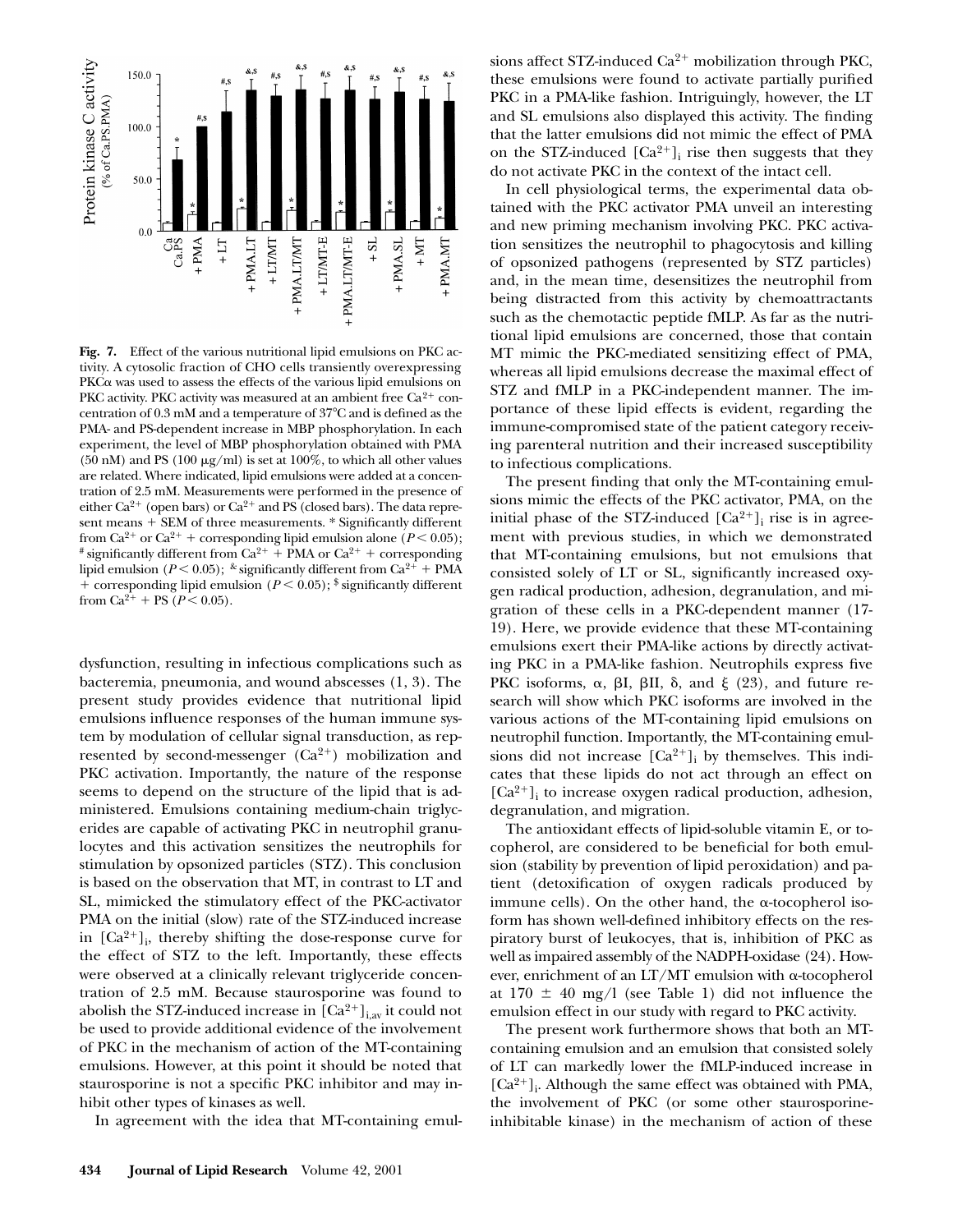lipid emulsions was excluded by the fact that staurosporine did not significantly reduce their inhibitory effect, whereas it abolished the inhibition by PMA. Similarly, all lipid emulsions that were tested were found to reduce the STZ-induced  $[Ca^{2+}]_i$  plateau. Most probably this also occurs in a PKC-independent fashion. For reasons outlined above, however, we could not use staurosporine to experimentally verify this hypothesis. Taken together, these findings show that all nutritional lipid emulsions, when added at clinically relevant concentrations, can significantly reduce the fMLP-induced peak increase in  $[Ca^{2+}]_i$  and the  $STZ$ -induced  $\lbrack Ca^{2+}\rbrack _i$  plateau, and that this reduction occurs in a PKC-independent fashion. It remains open to speculation whether this finding represents an "aspecific" lipid effect. Lipid-receptor interactions have been suggested in previous studies regarding an LT emulsion (7).

It is unlikely that the "PMA-like" factor present in the lipid emulsions tested in this study consists of a shortchain carboxylic acids, as these acids have been shown to evoke a rapid increase in inositol 1,4,5-trisphosphate and cytosolic free  $Ca^{2+}$  (25). Similarly, phosphatidic acid has been shown to evoke a rapid rise in  $\left[{\rm Ca^{2+}}\right]_{{\rm i}}$  in human neutrophils (26). Evidence has been provided that polyunsaturated fatty acids, which are present in all emulsions (see Table 1), also can stimulate neutrophil responses such as the oxygen-dependent respiratory burst through activation of phospholipase  $A_2$  (27). It has been demonstrated that neutrophils can secrete phospholipase  $A_2$  (28). In principle, secreted phospholipase  $A_2$  can hydrolyze lipids of the lipid emulsions to produce reactive lipids. These lipids, in turn, may prime the cell for activation by STZ.

STZ evoked a typical biphasic increase in  $[\text{Ca}^{2+}]_i$  consisting of a first (slow) increase that gradually turned into a second (fast) increase until a plateau was reached. It has been suggested that the first (slow) phase of the STZinduced  $[Ca^{2+}]_i$  rise reflects the inositol 1,4,5-trisphosphatetriggered release of  $Ca^{2+}$  from the endoplasmic reticulum (29). Indeed, the present study shows that the phospholipase C inhibitor U73122 abolished both the STZ- and  $fMLP$ -induced increase in  ${[Ca^{2+}]}_i$ . The present study shows that both PMA and all MT-containing lipid emulsions markedly potentiated the rate of  $[Ca^{2+}]_i$  rise during the initial phase of the response to STZ. This finding suggests that PKC activation promotes iC3b receptor signaling, as it has been argued that this receptor, and not  $Fc\gamma R$ , mediates STZ activation of neutrophils (29). Possible mechanisms for this action of PKC include an increase in *i*) affinity of the receptor for its ligand, *ii*) receptor number, and *iii*) coupling between receptor and G protein. An effect at the level of the inositol 1,4,5-trisphosphate-mediated release of  $Ca^{2+}$  from the endoplasmic reticulum is not likely, as PMA decreased rather than increased the fMLP-induced increase in  $[Ca^{2+}]_i$ . The second (fast) phase of the STZinduced increase in  $[Ca^{2+}]_i$  has been suggested to be brought about by endogenously produced platelet-activating factor (PAF) (29). According to this idea, the present observation that PMA and the MT emulsions abolished this second phase may suggest that PKC inhibits the STZ-triggered production of PAF. Alternatively, however, PKC may accelerate the STZ-induced production of PAF, thus shortening the first (slow) phase. Inhibition of the fMLP-induced increase in  $[Ca^{2+}]_i$  after PMA treatment has been reported before (30–32). The same study also mentioned PMA inhibition of the STZ-induced increase in  $[Ca^{2+}]_i$ . However, these authors did not observe a biphasic increase in  $[Ca^{2+}]$ <sub>i</sub> and most probably referred to the PMA-induced decrease of the plateau  $[Ca^{2+}]$ <sub>i</sub> as described in the present study.

In conclusion, the present study provides evidence that nutritional lipids influence human immune responses through modulation of cellular signaling pathways in immune-competent cells. The nature of these effects appears to be dependent on the fatty acid chain length of the lipid: medium-chain triglyceride-containing emulsions sensitize neutrophils for STZ in a PKC-dependent manner and medium-chain, long-chain, and structured lipid emulsions all reduce the stimulatory effect of STZ and fMLP in an aspecific manner.

This study was supported by grant 904-62-189 from the Netherlands Organization for Scientific Research (NWO).

*Manuscript received 28 June 2000 and in revised form 14 November 2000.*

### REFERENCES

- 1. Freeman, J., D. A. Goldmann, N. E. Smith, D. G. Sidebottom, M. F. Epstein, and R. Platt. 1990. Association of intravenous fat emulsions and coagulase-negative staphylococcal bacteremia in neonatal intensive care units. *N. Engl. J. Med.* **323:** 301–308.
- 2. Snydman, D. R., S. A. Murray, S. J. Kornfeld, J. A. Majka, and C. A. Ellis. 1982. Total parenteral nutrition-related infections. Prospective epidemiological study using semiquantitative methods. *Am. J. Med.* **73:** 695–699.
- 3. Veterans Affairs Total Parenteral Nutrition Cooperative Study Group. 1991. Perioperative total parenteral nutrition in surgical patients. *N. Engl. J. Med.* **325:** 525–532.
- 4. Fisher, G. W., K. W. Hunter, S. R.Wilson, and A. D. Mease. 1980. Diminished bacterial defence with Intralipid. *Lancet.* **2:** 819–820.
- 5. English, D., J. S. Roloff, J. N. Lukens, P. Parker, H. L. Greene, and F. K. Ghishan. 1981. Intravenous lipid emulsions and human neutrophil function. *J. Pediatr.* **99:** 913–916.
- 6. Wiernick, A., C. Jarstrand, and I. Julander. 1983. The effect of intralipid on mononuclear and polymorphonuclear phagocytes. *Am. J. Clin. Nutr.* **37:** 256–261.
- 7. Jarstrand, C., and O. Rasool. 1991. Intralipid decreases the bacterial lipopolysaccharide induced release of oxygen radicals and lysozyme from human neutrophils. *Scand. J. Infect. Dis.* **23:** 481– 487.
- 8. Wheeler, J. G., R. J. Boyle, and J. S. Abramson. 1985. Intralipid infusion in neonates: effects on polymorphonuclear leukocyte function. *J. Paediatr. Gastroenterol. Nutr.* **4:** 453–456.
- 9. Bellinati-Pires, R., D. L. Waitzberg, M. M. Salgado, and M. M. Carneiro-Sampaio. 1992. Effect of medium- and long-chain triglycerides on human neutrophil migration. *Braz. J. Med. Biol. Res.* **25:** 369–373.
- 10. Palmblad, J., O. Brostrom, G. Lahnborg, A. M. Voen, and N. Venizelos. 1982. Neutrophil functions during total parenteral nutrition and Intralipid infusion. *Am. J. Clin. Nutr.* **35:** 1430–1436.
- 11. Rasmussen, A., I. Hessov, and E. Segel. 1988. The effect of Intralipid on polymorphonuclear leukocytes. *Clin. Nutr.* **7:** 37–41.
- 12. Robin, A. P., I. Arain, A. Phuangsab, O. Holian, P. Roccaforte, and J. A. Barrett. 1989. Intravenous fat emulsion acutely suppresses neutrophil chemiluminescence. *J. Parenter. Enteral Nutr.* **13:** 608–613.
- 13. Waitzberg, D. L., R. Bellinati-Pires, M. M. Salgado, I. P. Hypolito, G. Coletto, O. Yagi, E. M. Yamamuro, J. Gama-Rodrigues, and H. W. Pinotti. 1997. Effect of total parenteral nutrition with different